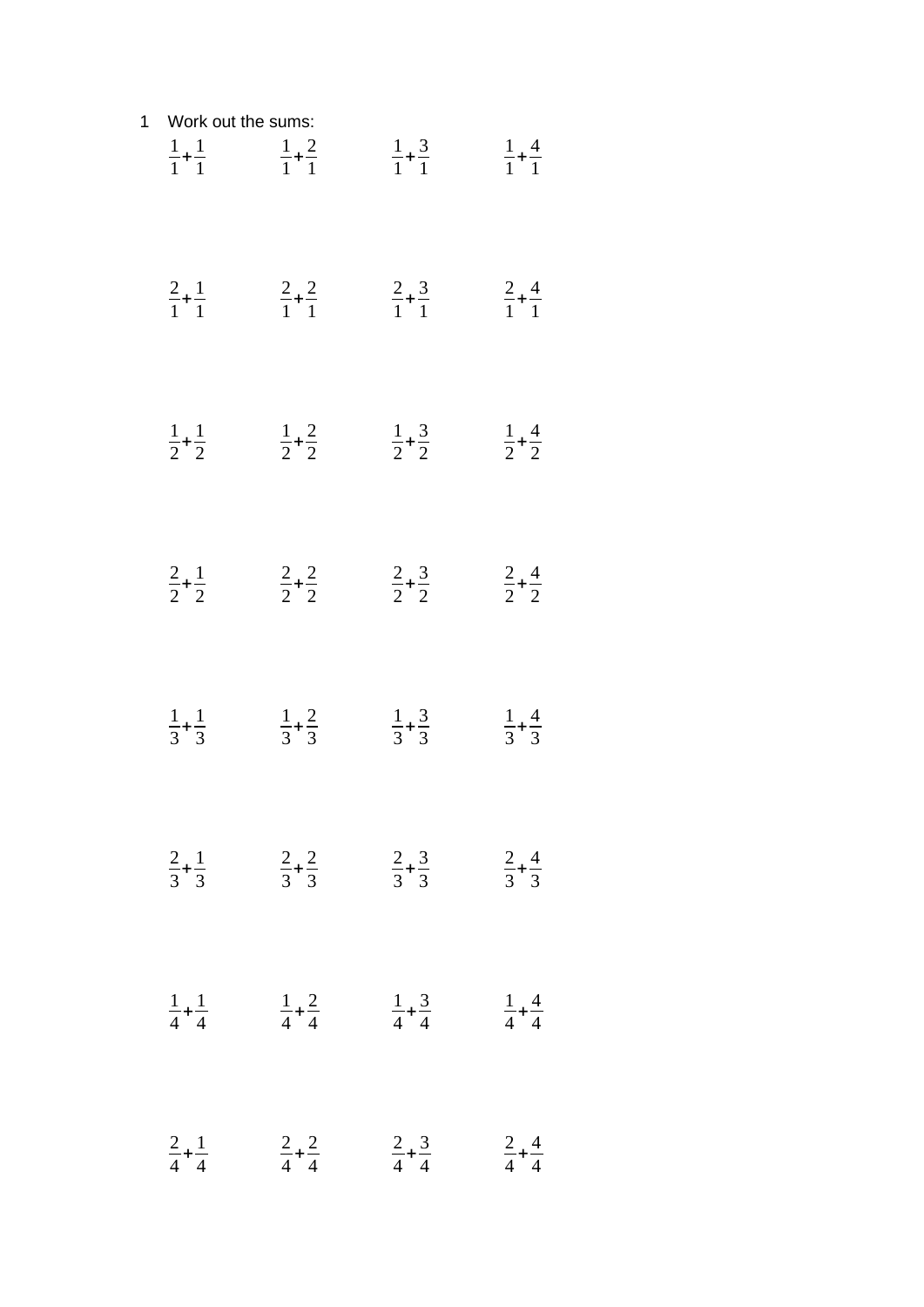| $\frac{1}{1}$ +1            | $\frac{2}{1}+1$                                                                                                 | $\frac{3}{1}+1$             | $\frac{4}{1}$ +1 |
|-----------------------------|-----------------------------------------------------------------------------------------------------------------|-----------------------------|------------------|
| $\frac{1}{1}$ +2            | $rac{2}{1}+2$                                                                                                   | $\frac{3}{1}$ +2            | $\frac{4}{1}$ +2 |
| $\frac{1}{2}+1$             | $\frac{2}{2}+1$                                                                                                 | $\frac{3}{2}+1$             | $\frac{4}{2}$ +1 |
| $\frac{1}{2}$ +2            | $rac{2}{2}+2$                                                                                                   | $\frac{3}{2}+2$             | $\frac{4}{2}$ +2 |
| $\frac{1}{1} + \frac{1}{2}$ | $\frac{1}{1} + \frac{2}{2}$<br>$\frac{1}{1} + \frac{3}{2}$                                                      | $\frac{1}{1} + \frac{4}{2}$ |                  |
|                             | $\frac{2}{1} + \frac{1}{2}$ $\frac{2}{1} + \frac{2}{2}$ $\frac{2}{1} + \frac{3}{2}$ $\frac{2}{1} + \frac{4}{2}$ |                             |                  |
|                             | $\frac{1}{2} + \frac{1}{3}$ $\frac{1}{2} + \frac{2}{3}$ $\frac{1}{2} + \frac{3}{3}$ $\frac{1}{2} + \frac{4}{3}$ |                             |                  |
|                             | $\frac{2}{2} + \frac{1}{3}$ $\frac{2}{2} + \frac{2}{3}$ $\frac{2}{2} + \frac{3}{3}$ $\frac{2}{2} + \frac{4}{3}$ |                             |                  |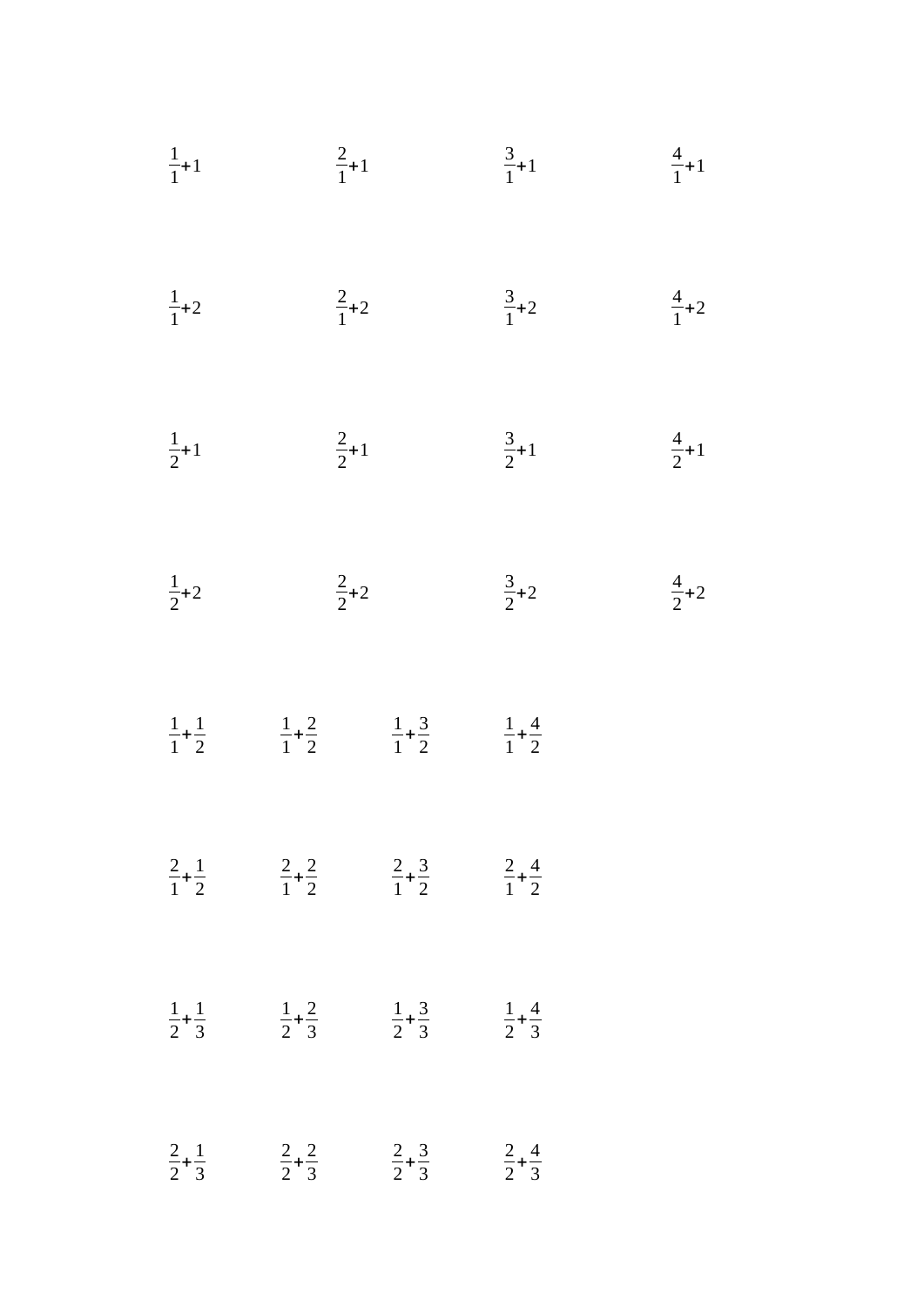| $\overline{2}$ | Simplify the larger fraction in each pair. |                            |                            |                            |                                                                                                                                                                   |                            |
|----------------|--------------------------------------------|----------------------------|----------------------------|----------------------------|-------------------------------------------------------------------------------------------------------------------------------------------------------------------|----------------------------|
|                |                                            |                            |                            |                            | $\frac{1}{1}, \frac{1}{2}$ $\frac{1}{1}, \frac{2}{2}$ $\frac{1}{1}, \frac{3}{2}$ $\frac{1}{1}, \frac{4}{2}$ $\frac{1}{1}, \frac{5}{2}$ $\frac{1}{1}, \frac{6}{2}$ |                            |
|                |                                            |                            |                            |                            | $\frac{2}{1}, \frac{1}{2}$ $\frac{2}{1}, \frac{2}{2}$ $\frac{2}{1}, \frac{3}{2}$ $\frac{2}{1}, \frac{4}{2}$ $\frac{2}{1}, \frac{5}{2}$ $\frac{2}{1}, \frac{6}{2}$ |                            |
|                |                                            |                            |                            |                            | $\frac{3}{1}, \frac{1}{2}$ $\frac{3}{1}, \frac{2}{2}$ $\frac{3}{1}, \frac{3}{2}$ $\frac{3}{1}, \frac{4}{2}$ $\frac{3}{1}, \frac{5}{2}$ $\frac{3}{1}, \frac{6}{2}$ |                            |
|                |                                            |                            |                            |                            | $\frac{4}{1}, \frac{1}{2}$ $\frac{4}{1}, \frac{2}{2}$ $\frac{4}{1}, \frac{3}{2}$ $\frac{4}{1}, \frac{4}{2}$ $\frac{4}{1}, \frac{5}{2}$ $\frac{4}{1}, \frac{6}{2}$ |                            |
|                |                                            |                            |                            |                            | $\frac{1}{3}, \frac{1}{2}$ $\frac{1}{3}, \frac{2}{2}$ $\frac{1}{3}, \frac{3}{2}$ $\frac{1}{3}, \frac{4}{2}$ $\frac{1}{3}, \frac{5}{2}$ $\frac{1}{3}, \frac{6}{2}$ |                            |
|                | $\frac{2}{3}, \frac{1}{2}$                 | $\frac{2}{3}, \frac{2}{2}$ | $\frac{2}{3}, \frac{3}{2}$ | $\frac{2}{3}, \frac{4}{2}$ | $\frac{2}{3}, \frac{5}{2}$                                                                                                                                        | $\frac{2}{3}, \frac{6}{2}$ |
|                | $\frac{3}{3}, \frac{1}{2}$                 | $\frac{3}{3}, \frac{2}{2}$ | $\frac{3}{3}, \frac{3}{2}$ | $\frac{3}{3}, \frac{4}{2}$ | $\frac{3}{3}, \frac{5}{2}$                                                                                                                                        | $\frac{3}{3}, \frac{6}{2}$ |